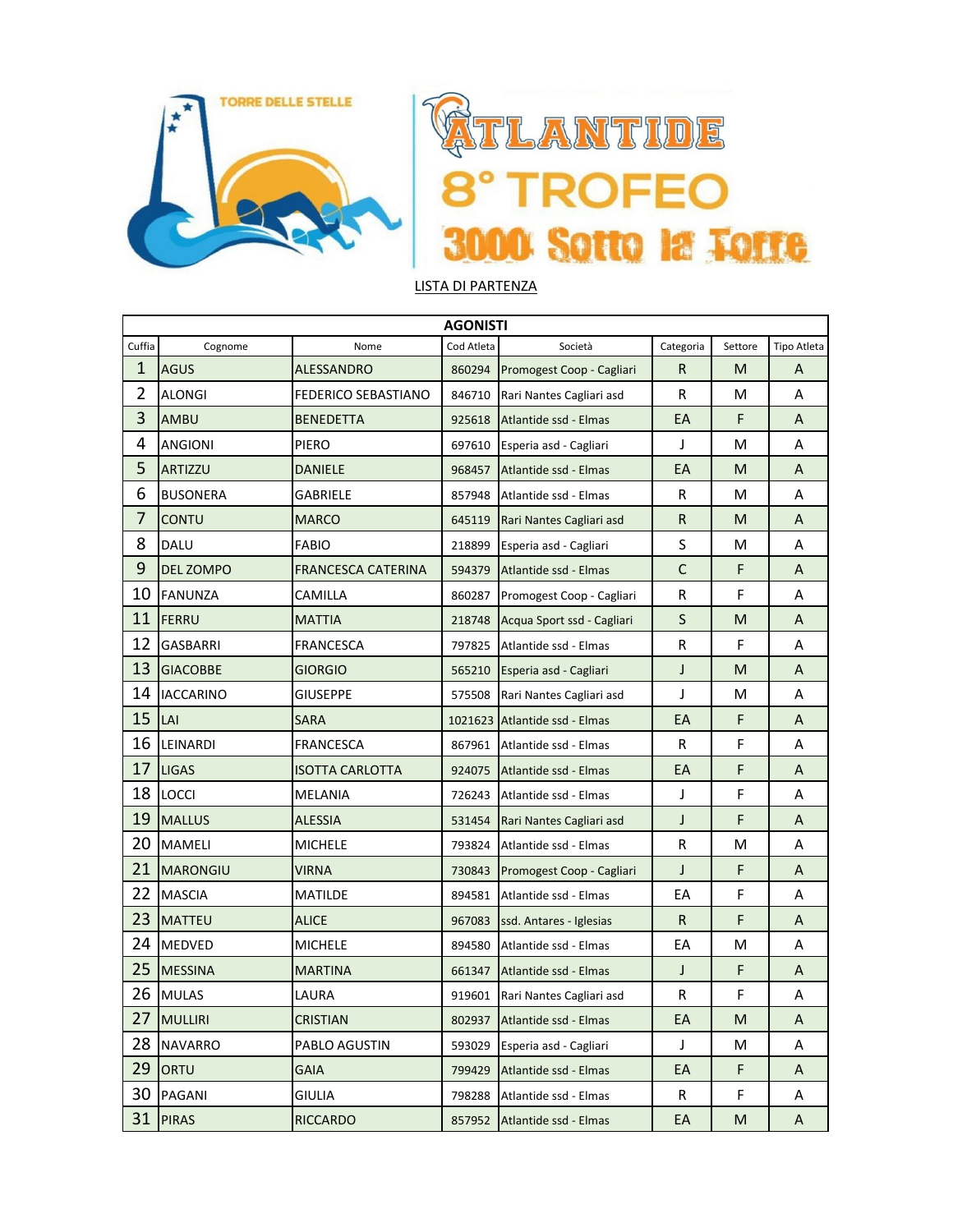| 32 | <b>PIREDDA</b> | LAURA FERNANDA    | 932276 | All Together Coop.Soc.   | C            | F | A              |
|----|----------------|-------------------|--------|--------------------------|--------------|---|----------------|
| 33 | <b>PISANO</b>  | <b>SOFIA</b>      | 892238 | Atlantide ssd - Elmas    | EA           | F | A              |
| 34 | PISU           | <b>SERGIO</b>     | 594384 | Rari Nantes Cagliari asd | J            | M | A              |
| 35 | <b>PODDIE</b>  | <b>LEONARDO</b>   | 797835 | Atlantide ssd - Elmas    | R            | M | A              |
| 36 | <b>SABIU</b>   | LAURA             | 403744 | Rari Nantes Cagliari asd | S            | F | A              |
| 37 | <b>SCHIRRU</b> | <b>DANIELE</b>    | 976099 | Rari Nantes Cagliari asd | R            | M | A              |
| 38 | <b>SEDDA</b>   | NADIA MARIA       | 987311 | Atlantide ssd - Elmas    | EA           | F | A              |
| 39 | <b>SENSI</b>   | <b>ALESSANDRA</b> | 575036 | Rari Nantes Cagliari asd | C            | F | $\overline{A}$ |
| 40 | SOI            | <b>CLAUDIO</b>    | 700250 | Esperia asd - Cagliari   | J            | M | A              |
| 41 | <b>SOLE</b>    | <b>EDOARDO</b>    | 857966 | Atlantide ssd - Elmas    | R.           | M | A              |
| 42 | SORRENTINO     | CORRADO           | 220824 | Atlantide ssd - Elmas    | S            | M | A              |
| 43 | <b>SORU</b>    | <b>FEDERICO</b>   | 857961 | Atlantide ssd - Elmas    | $\mathsf{R}$ | M | A              |
| 44 | SQUARZONI      | <b>MATTIA</b>     | 857957 | Atlantide ssd - Elmas    | EA           | M | A              |
| 45 | <b>TOLU</b>    | <b>ANTONIO</b>    | 797845 | Atlantide ssd - Elmas    | EA           | M | A              |
| 46 | <b>ZUCCA</b>   | VALERIA           | 628656 | All Together Coop.Soc.   | J            | F | A              |

|        | <b>MASTER UOMINI M25-M45</b> |                        |            |                                 |           |         |                                                                                                            |  |  |
|--------|------------------------------|------------------------|------------|---------------------------------|-----------|---------|------------------------------------------------------------------------------------------------------------|--|--|
| Cuffia | Cognome                      | Nome                   | Cod Atleta | Società                         | Categoria | Settore | <b>Tipo Atleta</b>                                                                                         |  |  |
| 47     | <b>FANNI</b>                 | <b>MASSIMO</b>         | 530827     | Rari Nantes Cagliari asd        | M25       | M       | M                                                                                                          |  |  |
| 48     | <b>OLLANO</b>                | <b>MAURO</b>           | 628659     | All Together Coop.Soc.          | M25       | M       | M                                                                                                          |  |  |
| 49     | <b>BOI</b>                   | <b>FRANCESCO</b>       | 969397     | Nuoto Club Cagliari             | M30       | M       | M                                                                                                          |  |  |
| 50     | CATANI                       | <b>RICCARDO</b>        | 908651     | Rari Nantes Cagliari asd        | M30       | M       | M                                                                                                          |  |  |
| 51     | <b>CONI</b>                  | <b>DARIO</b>           | 220525     | Acqua Sport ssd - Cagliari      | M30       | M       | M                                                                                                          |  |  |
| 52     | <b>KUESTER</b>               | <b>FLORIAN WALTER</b>  | 220448     | Rari Nantes Cagliari asd        | M30       | M       | M                                                                                                          |  |  |
| 53     | <b>ONALI</b>                 | <b>FEDERICO</b>        | 223857     | Acqua Sport ssd - Cagliari      | M30       | M       | $\mathsf{M}% _{T}=\mathsf{M}_{T}\!\left( a,b\right) ,\ \mathsf{M}_{T}=\mathsf{M}_{T}\!\left( a,b\right) ,$ |  |  |
| 54     | <b>SCHIRRU</b>               | <b>MICHELE</b>         | 856943     | Pol. Ferrini - Cagliari         | M30       | M       | M                                                                                                          |  |  |
| 55     | <b>SECCI</b>                 | <b>FEDERICO</b>        | 223897     | Rari Nantes Cagliari asd        | M30       | M       | M                                                                                                          |  |  |
| 56     | SPADARELLA                   | <b>MARIO</b>           | 952498     | Acqua Sport ssd - Cagliari      | M30       | M       | M                                                                                                          |  |  |
| 57     | <b>SULAS</b>                 | <b>LUIGI</b>           | 220923     | Acqua Sport ssd - Cagliari      | M30       | M       | M                                                                                                          |  |  |
| 58     | <b>USAI</b>                  | <b>TONI</b>            | 538341     | Rari Nantes Cagliari asd        | M30       | M       | M                                                                                                          |  |  |
| 59     | <b>AGUS</b>                  | <b>MATTEO</b>          | 674119     | Rari Nantes Cagliari asd        | M35       | M       | M                                                                                                          |  |  |
| 60     | <b>BENINI</b>                | MARCELLO               | 702915     | Esperia asd - Cagliari          | M35       | M       | M                                                                                                          |  |  |
| 61     | <b>COTZA</b>                 | <b>MICHELE</b>         | 223360     | Rari Nantes Cagliari asd        | M35       | M       | M                                                                                                          |  |  |
| 62     | <b>CRIENTI</b>               | <b>EMANUELE</b>        | 481012     | Atlantide ssd - Elmas           | M35       | M       | M                                                                                                          |  |  |
| 63     | <b>DI CARLO</b>              | <b>MATTEO</b>          | 303437     | Aurelia Nuoto asd               | M35       | M       | M                                                                                                          |  |  |
| 64     | <b>GESSA</b>                 | <b>FABIO</b>           |            | 1000118 Nuoto Club Cagliari     | M35       | M       | M                                                                                                          |  |  |
| 65     | <b>MANUNZA</b>               | <b>TOMMASO</b>         | 217238     | Acqua Sport ssd - Cagliari      | M35       | M       | M                                                                                                          |  |  |
| 66     | <b>MELIS</b>                 | <b>GABRIELE</b>        | 584970     | Rari Nantes Cagliari asd        | M35       | M       | M                                                                                                          |  |  |
| 67     | ORTU                         | <b>MATTEO</b>          | 217471     | Esperia asd - Cagliari          | M35       | M       | M                                                                                                          |  |  |
| 68     | PANDINU                      | <b>FRANCESCO</b>       | 669133     | Acqua Sport ssd - Cagliari      | M35       | M       | M                                                                                                          |  |  |
| 69     | <b>PIRODDI</b>               | <b>ANDREA</b>          | 873209     | Frog Swimming Lib.Cagliar       | M35       | M       | ${\sf M}$                                                                                                  |  |  |
| 70     | <b>TORRU</b>                 | <b>CARLO FRANCESCO</b> |            | 533767 Rari Nantes Cagliari asd | M35       | M       | M                                                                                                          |  |  |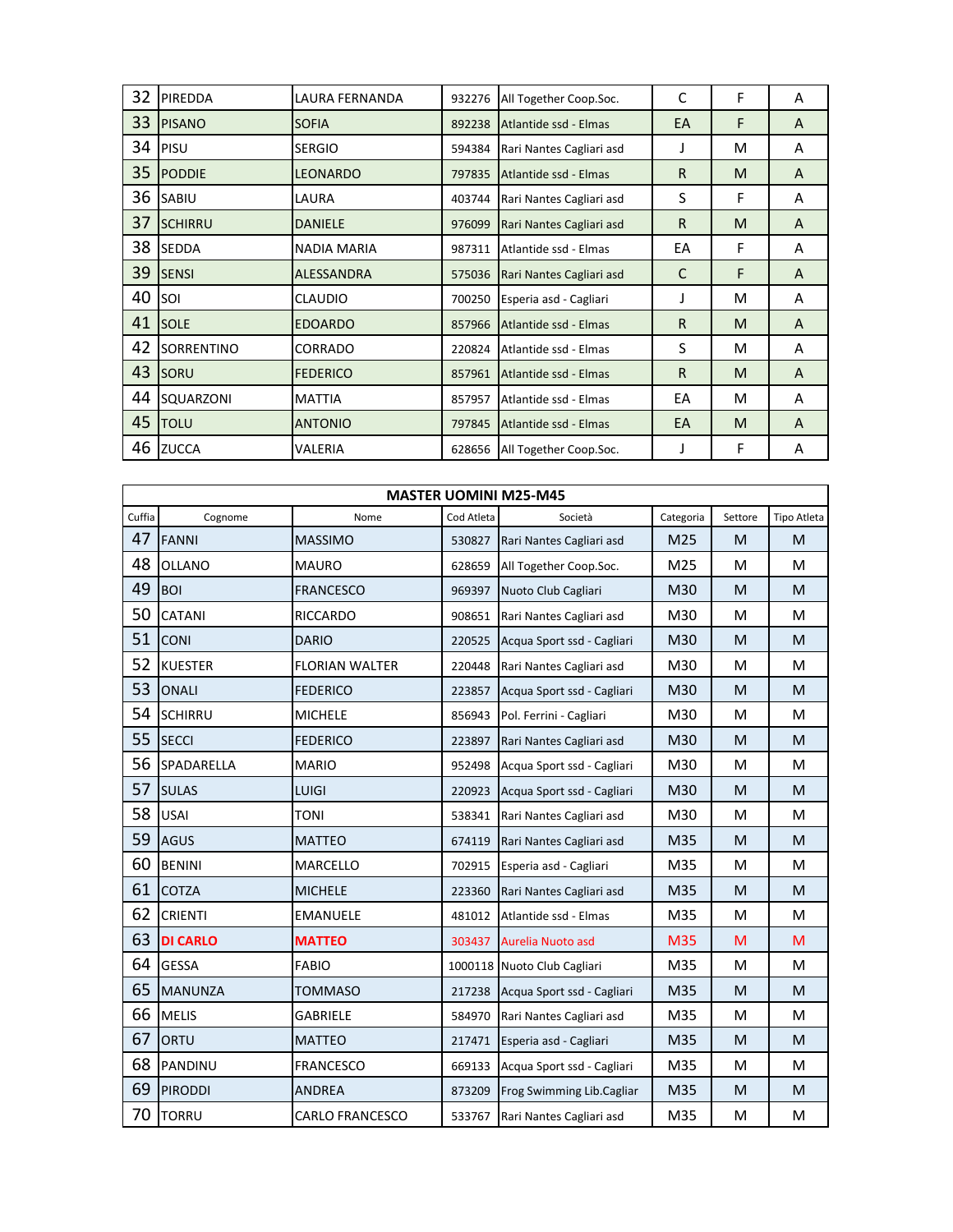| 71 | CARBE'                           | <b>LUCA</b>            |        | 222921 Acqua Sport ssd - Cagliari  | M40 | M | M |
|----|----------------------------------|------------------------|--------|------------------------------------|-----|---|---|
| 72 | <b>MAGGIPINTO</b>                | <b>NICOLA</b>          | 663467 | Esperia asd - Cagliari             | M40 | M | М |
| 73 | <b>MURGIA</b>                    | <b>CRISTIAN</b>        | 810655 | Atlantide ssd - Elmas              | M40 | M | M |
| 74 | <b>PARETTA</b>                   | <b>ANTONIO</b>         |        | 1163102 Rari Nantes Cagliari asd   | M40 | M | M |
| 75 | <b>PICCIAU</b>                   | <b>MARCO</b>           | 547324 | Esperia asd - Cagliari             | M40 | M | M |
| 76 | <b>PISANO</b>                    | <b>GIUSEPPE NICOLA</b> | 221494 | Atlantide ssd - Elmas              | M40 | M | M |
| 77 | REFORGIATO RECUPERO DIEGO ANGELO |                        | 227936 | Nuoto Club Cagliari                | M40 | M | M |
| 78 | <b>ROSCIONI</b>                  | GERMANO                |        | 129068 Esc ssd - Brescia           | M40 | M | М |
| 79 | <b>CADEDDU</b>                   | ALESSANDRO             |        | 219425 Nuoto Club Cagliari         | M45 | M | M |
| 80 | CANGEMI                          | ANDREA                 | 682617 | Atlantide ssd - Elmas              | M45 | M | M |
| 81 | CANU                             | <b>FRANCESCO</b>       |        | 1111612 Swim Sassari ssd           | M45 | M | M |
| 82 | <b>CARDIA</b>                    | ROBERTO                |        | 1143176 Acqua Sport ssd - Cagliari | M45 | M | М |
| 83 | <b>CONTU</b>                     | SEBASTIANO             |        | 572090 Atlantide ssd - Elmas       | M45 | M | M |
| 84 | <b>DEJANA</b>                    | ALESSANDRO             |        | 222187 Atlantide ssd - Elmas       | M45 | M | M |
| 85 | <b>DELRIO</b>                    | <b>MARCO</b>           |        | 1091029 Freedom in Water srl ssd   | M45 | M | M |
| 86 | <b>DEMONTIS</b>                  | PAOLO ANTONIO          |        | 975186 Swim Sassari ssd            | M45 | M | М |
| 87 | LOI                              | <b>WILLIAM</b>         |        | 1139114 Atlantide ssd - Elmas      | M45 | M | M |
| 88 | LOSTIA DI SANTA SOFIA            | <b>ROBERTO</b>         |        | 931730 Atlantide ssd - Elmas       | M45 | M | М |
| 89 | LUTZONI                          | SALVATORE              |        | 1144989 Freedom in Water srl ssd   | M45 | M | M |
| 90 | <b>MAGNINI</b>                   | UGO                    | 936605 | Pol. Ferrini - Cagliari            | M45 | M | M |
| 91 | <b>MARCHI</b>                    | SANDRO                 |        | 729171   All Together Coop.Soc.    | M45 | M | M |
| 92 | <b>MASILI</b>                    | <b>MARCO</b>           | 223463 | Atlantide ssd - Elmas              | M45 | M | M |
| 93 | <b>MOI</b>                       | <b>DARIO</b>           | 224185 | Atlantide ssd - Elmas              | M45 | M | M |
| 94 | <b>MULAS</b>                     | PIERLUIGI              |        | 1111494 Pol. Ferrini - Cagliari    | M45 | M | М |
| 95 | <b>MURRU</b>                     | <b>MARCO</b>           |        | 1061766 Atlantide ssd - Elmas      | M45 | M | M |
| 96 | <b>NACCARATO</b>                 | LUCA                   | 218459 | Rari Nantes Cagliari asd           | M45 | M | M |
| 97 | PIREDDU                          | ANDREA                 |        | 404434 Atlantide ssd - Elmas       | M45 | M | M |
| 98 | POMPILI                          | CRISTIANO              | 30264  | Nautilus ssd                       | M45 | M | M |
|    | 99 PUSCEDDU                      | <b>MASSIMO</b>         | 219889 | Atlantide ssd - Elmas              | M45 | M | M |
|    | 100 SCHETTINO                    | <b>GENNARO</b>         | 219164 | Promogest Coop - Cagliari          | M45 | M | M |
|    | 101 SERRA                        | <b>MICHELE</b>         | 732567 | Rari Nantes Cagliari asd           | M45 | M | M |
|    | $102$ SOLE                       | ANDREA                 | 745830 | Atlantide ssd - Elmas              | M45 | M | М |
|    | $103$ TATTI                      | <b>MAURIZIO</b>        | 936606 | Pol. Ferrini - Cagliari            | M45 | M | M |
|    | 104 VERZA                        | <b>MAURO</b>           | 219590 | Atlantide ssd - Elmas              | M45 | M | M |
|    | 105 VITALE                       | SANTO                  | 506068 | Promogest Coop - Cagliari          | M45 | M | M |

| <b>MASTER UOMINI M50-M70</b> |                |                  |        |                       |     |   |   |  |  |
|------------------------------|----------------|------------------|--------|-----------------------|-----|---|---|--|--|
|                              | 106 CANALIS    | <b>FRANCESCO</b> | 873012 | Swim Sassari ssd      | M50 | M | M |  |  |
|                              | 107 CECCARELLI | <b>MATTEO</b>    | 612312 | Atlantide ssd - Elmas | M50 | M | M |  |  |
|                              | $108$ $\cos$   | <b>ENRICO</b>    | 223533 | Atlantide ssd - Elmas | M50 | M | M |  |  |
|                              | $109$ COSTA    | <b>ANDREA</b>    | 537068 | Atlantide ssd - Elmas | M50 | M | M |  |  |
|                              | $110$ FIGUS    | <b>IMARCO</b>    | 997078 | Atlantide ssd - Elmas | M50 | M | M |  |  |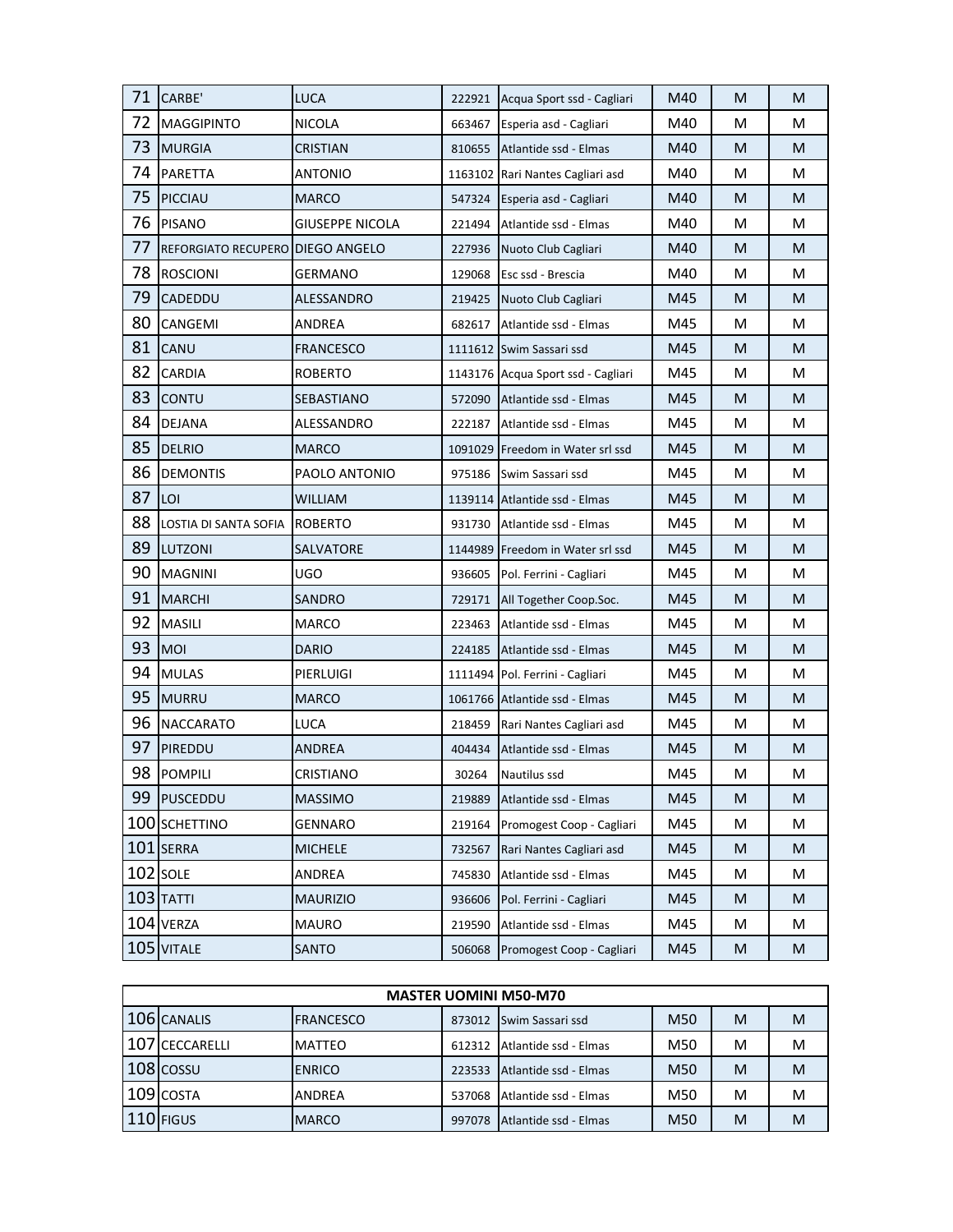|            | 111 FOLLESE   | <b>ENRICO</b>           | 221850  | Rari Nantes Cagliari             | M50 | M | M         |
|------------|---------------|-------------------------|---------|----------------------------------|-----|---|-----------|
|            | 112 GENTILINI | <b>ALBERTO</b>          | 996221  | Pol. Ferrini - Cagliari          | M50 | M | M         |
|            | 113 MARONGIU  | <b>PAOLO</b>            | 221730  | Rari Nantes Cagliari asd         | M50 | M | M         |
|            | 114 MELONI    | <b>EMANUELE</b>         | 218301  | Acqua Sport ssd - Cagliari       | M50 | M | M         |
|            | 115 MOLINAS   | MASSIMILIANO            | 868185  | Esperia asd - Cagliari           | M50 | М | M         |
|            | 116 PAGLIETTI | RAFFAELE                |         | 1097627 Nuoto Club Cagliari      | M50 | M | M         |
| $117$ PILI |               | LUCIO                   | 599020  | Atlantide ssd - Elmas            | M50 | M | M         |
|            | $118$ PISA'   | <b>ALBERTO</b>          | 221086  | Promogest Coop - Cagliari        | M50 | M | M         |
|            | 119 SERCI     | GIAN DIEGO              | 576385  | Asd Gruppo in Forma - CA         | M50 | М | M         |
|            | $120$ sogos   | <b>MAURIZIO</b>         | 219398  | Swim Sassari ssd                 | M50 | M | M         |
|            | 121 TERROSU   | LUCA                    | 217841  | Rari Nantes Cagliari asd         | M50 | М | M         |
|            | 122 TOMBOLATO | <b>GIANCARLO</b>        | 835067  | Atlantide ssd - Elmas            | M50 | M | M         |
|            | 123 ARGIOLAS  | PAOLO                   | 745828  | Atlantide ssd - Elmas            | M55 | M | M         |
|            | 124 BECHERE   | <b>PAOLO</b>            | 585860  | Nuoto Club Cagliari              | M55 | M | M         |
|            | 125 BUSETTO   | <b>MASSIMO</b>          | 218240  | Rari Nantes Cagliari asd         | M55 | М | М         |
|            | 126 FANCIULLI | <b>GIUSEPPE</b>         |         | 1063519 Swim Sassari ssd         | M55 | M | M         |
|            | 127 INCANI    | <b>GIORGIO</b>          | 700700  | Acqua Sport ssd - Cagliari       | M55 | M | M         |
|            | 128 METTA     | <b>MARCO</b>            | 996231  | Pol. Ferrini - Cagliari          | M55 | M | M         |
|            | 129 PUTZOLU   | <b>FRANCESCO</b>        | 218999  | Nuoto Club Cagliari              | M55 | М | M         |
|            | 130 RASPA     | <b>MARIANO</b>          |         | 1020190 Atlantide ssd - Elmas    | M55 | M | M         |
|            | 131 RUGGIU    | VALENTINO               | 114146  | Pol. Ferrini - Cagliari          | M55 | M | M         |
|            | 132 SOLINAS   | <b>GIACOMO</b>          | 810657  | Acqua Sport ssd - Cagliari       | M55 | M | M         |
|            | 133 VACCA     | PIER LUIGI              | 222505  | Nuoto Club Cagliari              | M55 | M | M         |
|            | 134 VITIELLO  | <b>ANTONIO</b>          | 223088  | Atlantide ssd - Elmas            | M55 | M | M         |
|            | 135 ZEDDA     | <b>GIUSEPPE</b>         |         | 1062665 Rari Nantes Cagliari asd | M55 | М | M         |
|            | 136 BORRA     | SALVATORE               |         | 1090863 Freedom in Water srl ssd | M60 | M | ${\sf M}$ |
|            | 137 CANCEDDA  | <b>ENRICO</b>           | 544685  | Atlantide ssd - Elmas            | M60 | M | M         |
|            | 138 D'ALBERTO | <b>PAOLO</b>            |         | 926446 Nuoto Club Cagliari       | M60 | M | M         |
|            | 139 GILIO     | <b>NICOLA</b>           | 221637  | Promogest Coop - Cagliari        | M60 | M | М         |
|            | 140 GOFFI     | <b>CESARE</b>           | 220257  | Nuoto Club Cagliari              | M60 | M | M         |
|            | 141 MAXIA     | <b>ANTONIO</b>          | 220565  | Rari Nantes Cagliari asd         | M60 | M | M         |
|            | 142 PIRAS     | <b>VALTER</b>           | 1036451 | Frog Swimming Lib.Cagliar        | M60 | M | M         |
|            | 143 PORCU     | ANTIOCO                 | 218764  | Nuoto Club Cagliari              | M60 | M | M         |
|            | 144 SCERAVOLA | <b>VINCENZO</b>         | 541805  | Freedom in Water srl ssd         | M60 | M | M         |
|            | 145 AUGUADRI  | <b>GIANCARLO</b>        | 165659  | Nuoto Club Cagliari              | M65 | M | M         |
|            | 146 CORRIERO  | <b>ALFONSO</b>          | 218643  | Promogest Coop - Cagliari        | M65 | M | M         |
|            | 147 DE GIORGI | CARLO                   | 223130  | Nuoto Club Cagliari              | M65 | М | M         |
|            | 148 FADDA     | <b>GIOVANNI ANTONIO</b> | 468819  | Pol. Ferrini - Cagliari          | M65 | M | M         |
|            | 149 MASSA     | <b>GIAMPAOLO</b>        | 218053  | Promogest Coop - Cagliari        | M65 | M | M         |
|            | 150 MOCELLIN  | <b>GIANCARLO</b>        | 964141  | Nuoto Club Cagliari              | M65 | M | M         |
|            | $151$ BIFFI   | ALDO PAOLO              | 149146  | Vimercate Nuoto                  | M70 | M | M         |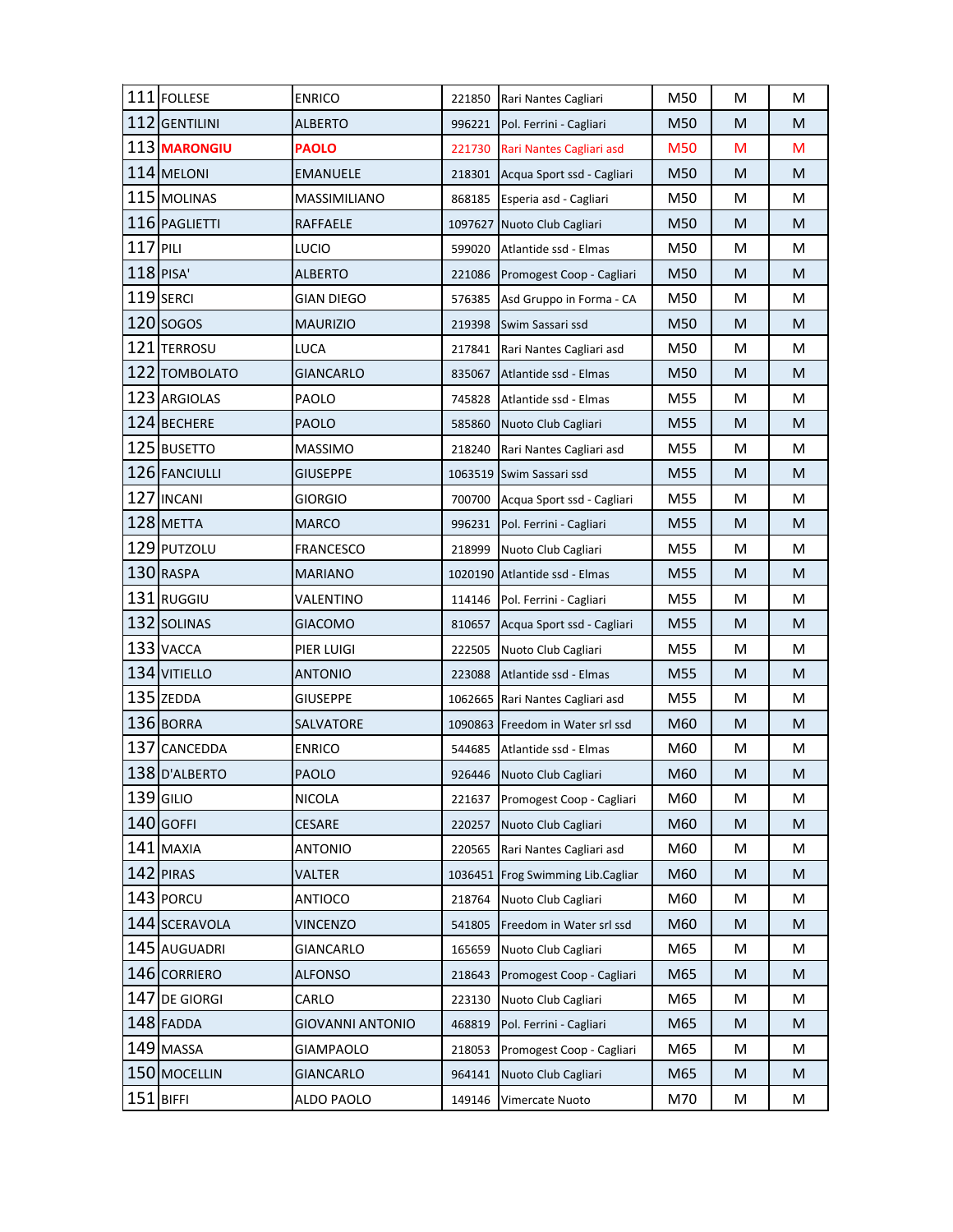| <b>MASTER DONNE</b> |                       |                         |            |                                  |           |         |             |  |
|---------------------|-----------------------|-------------------------|------------|----------------------------------|-----------|---------|-------------|--|
| Cuffia              | Cognome               | Nome                    | Cod Atleta | Società                          | Categoria | Settore | Tipo Atleta |  |
|                     | 152 AURIEMMA          | <b>ALESSANDRA</b>       | 218704     | Acqua Sport ssd - Cagliari       | M40       | F       | M           |  |
|                     | 153 BELELLI           | CLAUDIA                 | 797720     | Frog Swimming Lib.Cagliar        | M55       | F       | M           |  |
|                     | 154 BODANO            | <b>MARIA VALERIA</b>    | 507394     | Rari Nantes Cagliari asd         | M55       | F       | M           |  |
|                     | 155 CALATRI           | <b>MONICA</b>           | 801169     | Acqua Sport ssd - Cagliari       | M40       | F       | М           |  |
|                     | 156 CARADONNA         | LIVIA                   | 222540     | Rari Nantes Cagliari asd         | M30       | F       | M           |  |
|                     | 157 CHESSA            | SOLIDEA                 |            | 1111793 Swim Sassari ssd         | M30       | F       | M           |  |
|                     | 158 COSTA             | <b>ANGELA MARIA</b>     | 223792     | <b>Nuoto Club Cagliari</b>       | M65       | F       | M           |  |
|                     | 159 DE GIOANNIS       | CARLA                   | 223163     | Rari Nantes Cagliari asd         | M55       | F       | M           |  |
|                     | 160 DEIDDA            | <b>RITA</b>             | 996410     | Pol. Ferrini - Cagliari          | M40       | F       | M           |  |
|                     | 161 DI STEFANO        | <b>EMANUELA</b>         | 223138     | Atlantide ssd - Elmas            | M40       | F       | M           |  |
|                     | $162$ DI VITA         | <b>ROBERTA</b>          | 775358     | Promogest Coop - Cagliari        | M40       | F       | M           |  |
|                     | 163 DONGU             | <b>MICHELA</b>          | 455382     | Esperia asd - Cagliari           | M40       | F       | M           |  |
|                     | 164 FADDA             | <b>MARIA LAURA</b>      | 678363     | Asd Gruppo in Forma - CA         | M50       | F       | M           |  |
|                     | $165$ FARCI           | <b>SAVINA</b>           | 979780     | Rari Nantes Cagliari asd         | M35       | F       | M           |  |
|                     | 166 FARINA            | <b>DANIELA</b>          | 217171     | Rari Nantes Cagliari             | M50       | F       | M           |  |
|                     | 167 FERNANDEZ SANCHEZ | SONIA                   |            | 1163624 Atlantide ssd - Elmas    | M45       | F       | M           |  |
|                     | <b>168 FRAU</b>       | <b>ELENA</b>            | 684172     | All Together Coop.Soc.           | M40       | F       | M           |  |
|                     | 169 GAMBARDELLA       | <b>FEDERICA</b>         |            | 1123429 Rari Nantes Cagliari asd | M45       | F       | M           |  |
|                     | $170$ IBBA            | ALESSANDRA              | 720134     | Esperia asd - Cagliari           | M45       | F       | M           |  |
|                     | 171 LAURENZO          | <b>MICHELA</b>          | 524355     | Nuoto Club Cagliari              | M35       | F       | м           |  |
|                     | 172 LAUWERS           | <b>ANN KARIN MARINA</b> | 223740     | asd Swim Sassari                 | M55       | F       | M           |  |
|                     | 173 LECIS             | STEFANIA                | 702880     | Atlantide ssd - Elmas            | M45       | F       | M           |  |
|                     | 174 LEVATI            | RACHELE MARIA TAMARA    | 293283     | Freedom in Water srl ssd         | M50       | F       | M           |  |
|                     | 175 LIGAS             | <b>CRISTINA</b>         | 220900     | Pol. Ferrini - Cagliari          | M40       | F       | M           |  |
|                     | 176 LODDO             | <b>VALERIA</b>          | 664926     | Acqua Sport ssd - Cagliari       | M40       | F       | M           |  |
| $177$ LOI           |                       | <b>VERONICA</b>         | 220600     | Rari Nantes Cagliari asd         | M40       | F       | M           |  |
|                     | 178 MAGGIPINTO        | <b>BEATRICE</b>         | 220702     | Rari Nantes Cagliari asd         | M40       | F       | M           |  |
|                     | 179 MAJONE            | CRISTIANA               | 924652     | Atlantide ssd - Elmas            | M50       | F       | М           |  |
|                     | 180 MANCA             | <b>GIULIA</b>           |            | 1054303 All Together Coop.Soc.   | M25       | F       | M           |  |
|                     | 181 MARSELLA          | <b>NICOLETTA</b>        |            | 1002368 Freedom in Water srl ssd | M60       | F       | M           |  |
|                     | 182 MARTIS            | VALERIA                 | 768505     | All Together Coop.Soc.           | M45       | F       | M           |  |
|                     | 183 MARTUCCI          | <b>FRANCESCA</b>        | 963366     | Rari Nantes Cagliari asd         | M40       | F       | М           |  |
|                     | 184 MELIS             | <b>MARIA PAOLA</b>      | 224003     | Acqua Sport ssd - Cagliari       | M45       | F       | M           |  |
|                     | 185 MIGLIACCIO        | MADDALENA               | 217468     | Nuoto Club Cagliari              | M55       | F       | М           |  |
|                     | 186 MORO              | <b>ANTONELLA</b>        | 776089     | Freedom in Water srl ssd         | M35       | F       | M           |  |
|                     | 187 MOSCHITTO         | VERUSCHKA               | 221001     | Esperia asd - Cagliari           | M50       | F       | М           |  |
|                     | 188 MOSSA             | <b>TIZIANA</b>          | 988387     | Atlantide ssd - Elmas            | M45       | F       | M           |  |
|                     | 189 MURA              | <b>GIORGIA</b>          | 660957     | Promogest Coop - Cagliari        | M35       | F       | М           |  |
|                     | 190 MURA              | <b>SABRINA</b>          | 869039     | Freedom in Water srl ssd         | M50       | F       | M           |  |